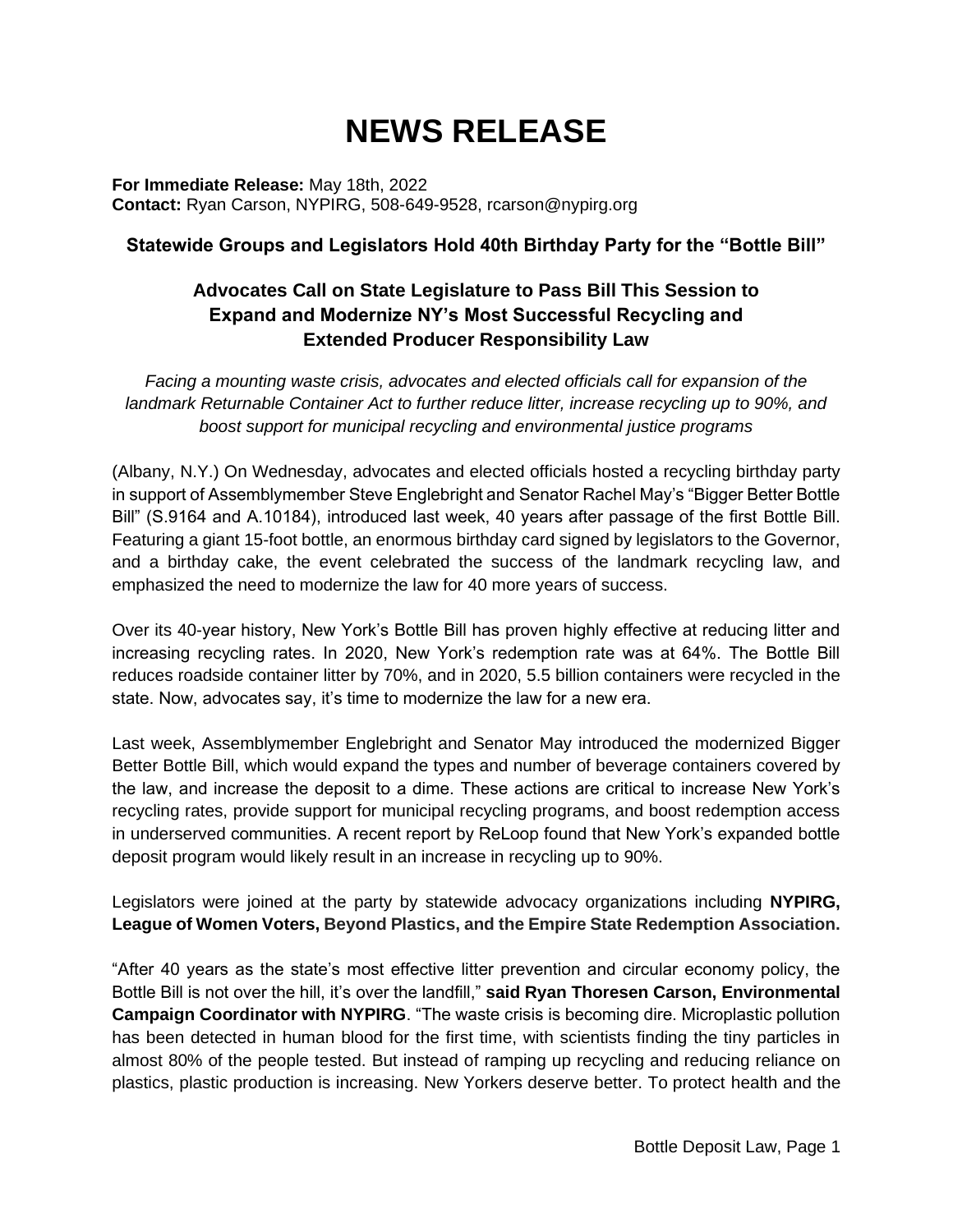environment, it is essential that we pass the Bottle Bill to increase recycling, divert containers from incinerators and municipal landfills, and reduce waste."

"The Bottle bill is New York's most successful recycling program. The Bottle Bill reduced curbside container litter by 70 percent and has encouraged the recycling of billions of plastic, glass, and aluminum containers. The law has created new jobs and expanded New York's economy. Growing the Bottle Bill to include a more inclusive list of beverages, we can expect an even greater number of containers to be recycled and an even greater reduction of container litter in our streets," **said Assemblymember Steve Englebright.** 

"Waste reduction is one of the critical aspects of reaching New York State's ambitious climate goals, and the expansion of the state's Returnable Container Act is one of the best ways to achieve both increased recycling and greenhouse gas reductions. It is truly a win-win for the environment and all New Yorkers. It is my great privilege to sponsor the expanded "Bottle Bill" with Assemblymember Englebright and, in doing so, to carry the torch passed along from the original sponsors of the bill 40 years ago. Today's celebration is a time to recognize their visionary work and renew their vision in the form of the Bigger, Better Bottle Bill. Thank you to all the advocates and sponsors of today's event. Your efforts keep this movement strong and focused and look forward to working with all of you to get this legislation passed," **said Senator Rachel May.** 

Specifically, the Bigger Better Bottle Bill includes two modernizations, it:

- **Expands the types and number of beverage containers covered by the Bottle Bill.** Other states from Maine to California include a diverse range of non-carbonated beverages, wine, and liquor with great success.
- **Increases the amount of the deposit to a dime**. States like Michigan and Oregon that have increased their deposit to a dime have seen increases in recycling and container redemption rates.

First enacted in 1982, the law, officially the New York State Returnable Container Act, requires a 5-cent refundable deposit to be placed on eligible beverage containers. The law requires retailers who sell covered beverages to accept returns of empty containers for the products they sell and refund the deposits, and it requires beverage distributors to pay retailers a handling fee for the cost of collecting empty containers.

"The Bottle Bill has been one of the most effective environmental laws in the state's history. It is time to modernize it and make massive improvements in cleaning up every corner of our state. An updated bottle bill will mean less plastic pollution in our streams, rivers and the Atlantic Ocean. The time has come for the State Legislature and Governor Hochul to act on this vital issue in the final weeks of the state legislative session," **said Judith Enck, former EPA Regional Administrator and President of Beyond Plastics.**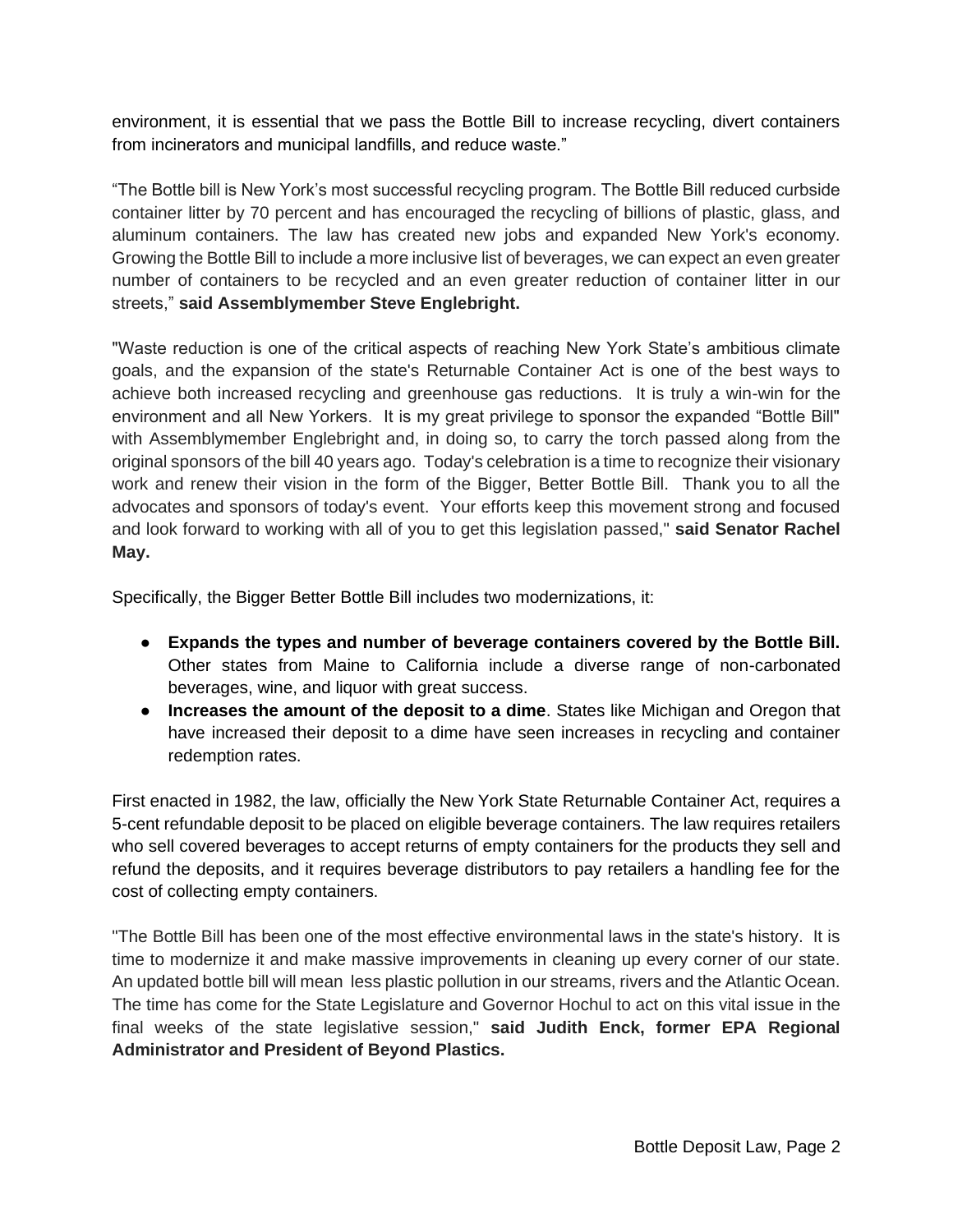After the state failed to act on New York's mounting solid waste crisis in the state budget, the legislators and advocates called attention to New York's municipalities' struggle with the expense of recycling. For one, when glass breaks in curbside containers it can render the whole bin unrecyclable, landing otherwise recyclable materials in landfills. The expansion of the Bottle Bill to include non-carbonated beverage containers, wine, spirits, and hard cider would remove a significant portion of the glass containers that municipal recycling programs are struggling with.

On top of that, the costs of recycling the containers that are not covered under the state's current Bottle Bill are too high for many municipalities. For example, the costs associated with collecting and processing PET plastic bottles and glass per ton are higher than revenues per ton for scrap material.

States that have a bottle deposit are 46% more likely to recycle bottles than states that do not. Expanding the Bottle Bill would reduce or eliminate these costs for municipal programs by creating a financial incentive (the deposit) for consumers to return and an obligation (the law) for retailers to accept these containers, relieving the burden on local government recycling programs.

**"**As New York State continues to face the detrimental impacts of climate change, legislators must move to decrease our waste by encouraging the practice of recycling and discourage the production of waste. An updated bottle bill and an EPR bill will tackle the growing problem plastic waste poses to our natural environment. It is time we hold producers responsible for the irreversible impact they are having on our climate,**" said Erica Smitka, Deputy Director of the League of Women Voters.** 

"As the President of the Empire State Redemption Association, representing over 125 redemption centers across the state, we believe it's essential that we expand the Bottle Bill to provide higher recycling rates for our municipalities and communities. Curbside recycling programs have a 9% recycling rate while container return systems in New York provide a 64% rate. As the human race battles against a historic waste crisis, New York must continue to be a social and environmental leader for the rest of the country. We call on the State Legislature to pass the Bottle Bill by the end of session," **said Martin Naro, President of the Empire State Redemption Association.**

"Expansion of the Bottle Bill just makes sense. It's New York's most effective recycling program, because it empowers and incentivizes people to participate. It promotes environmental justice by creating incomparable waste diversion while at the same time supporting the livelihoods of thousands of extremely marginalized New Yorkers. These workers need, and deserve, a raise for their decades of unrecognized effort. New York needs a bigger, better Bottle Bill," **said Ryan Castalia, Executive Director of Sure We Can.** 

"I'm here all day sorting, day after day, and life has gotten more difficult. Prices for necessities are rising. If the deposit were raised to 10c, it would be fabulous for recyclers, since they would have more income. We help the environment, we clean the streets and the city. It would be amazing to raise the deposit to 10c, because we've earned it. We're fighting every day to clean our city and the planet," **said Josefa Marin, canner and Sure We Can Board Member.**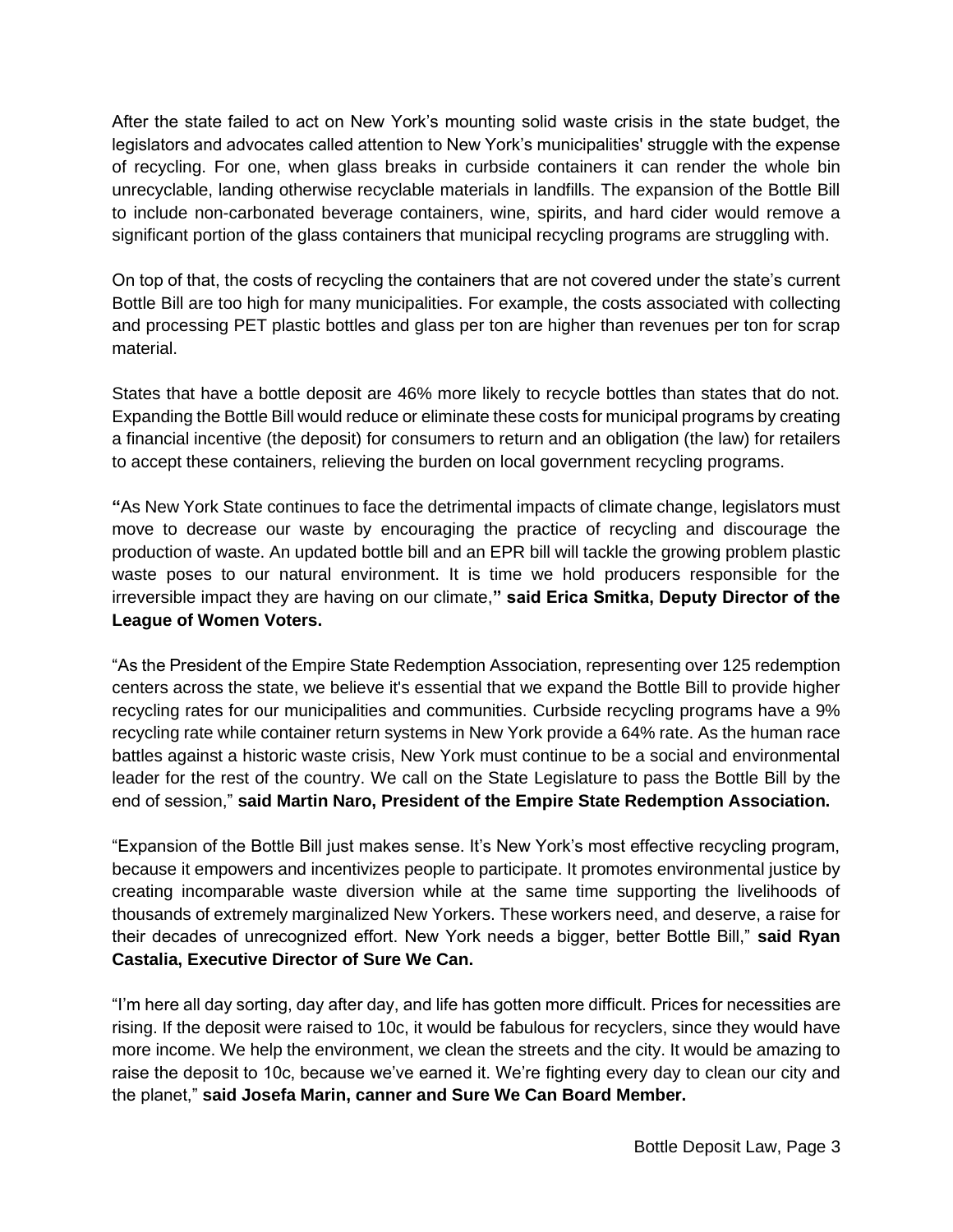"On the 40th Anniversary of New York's Bottle Bill, it's time for us to modernize the program by expanding the types and number of beverage containers covered and by increasing the deposit amount. The environmental work of waste advocates and the Canning community is critical, and these updates will move us toward our Zero Waste goals by increasing recycling and container redemption rates. I would like to thank Assemblymember Englebright and Senator May for their leadership on the issue. The state legislature must pass this bill to accelerate progress toward building an equitable and sustainable waste management system in New York City and State," **said New York City Councilmember Sandy Nurse, Chair of the Committee on Sanitation and Solid Waste Management.** 

"There's no better way to celebrate the 40th birthday of New York State's bottle bill than by passing legislation to modernize the law and further expand recycling in New York State," **said Assemblymember Linda B. Rosenthal (D/WF - Manhattan).** "Since 1982, the law has reduced roadside litter by 70% and increased recycling rates; now it's time to take it to the next level. Increasing the deposit amount and expanding to more types of containers is a proven way to increase recycling. As plastic pollution becomes a growing threat, it's imperative that we do our part."

###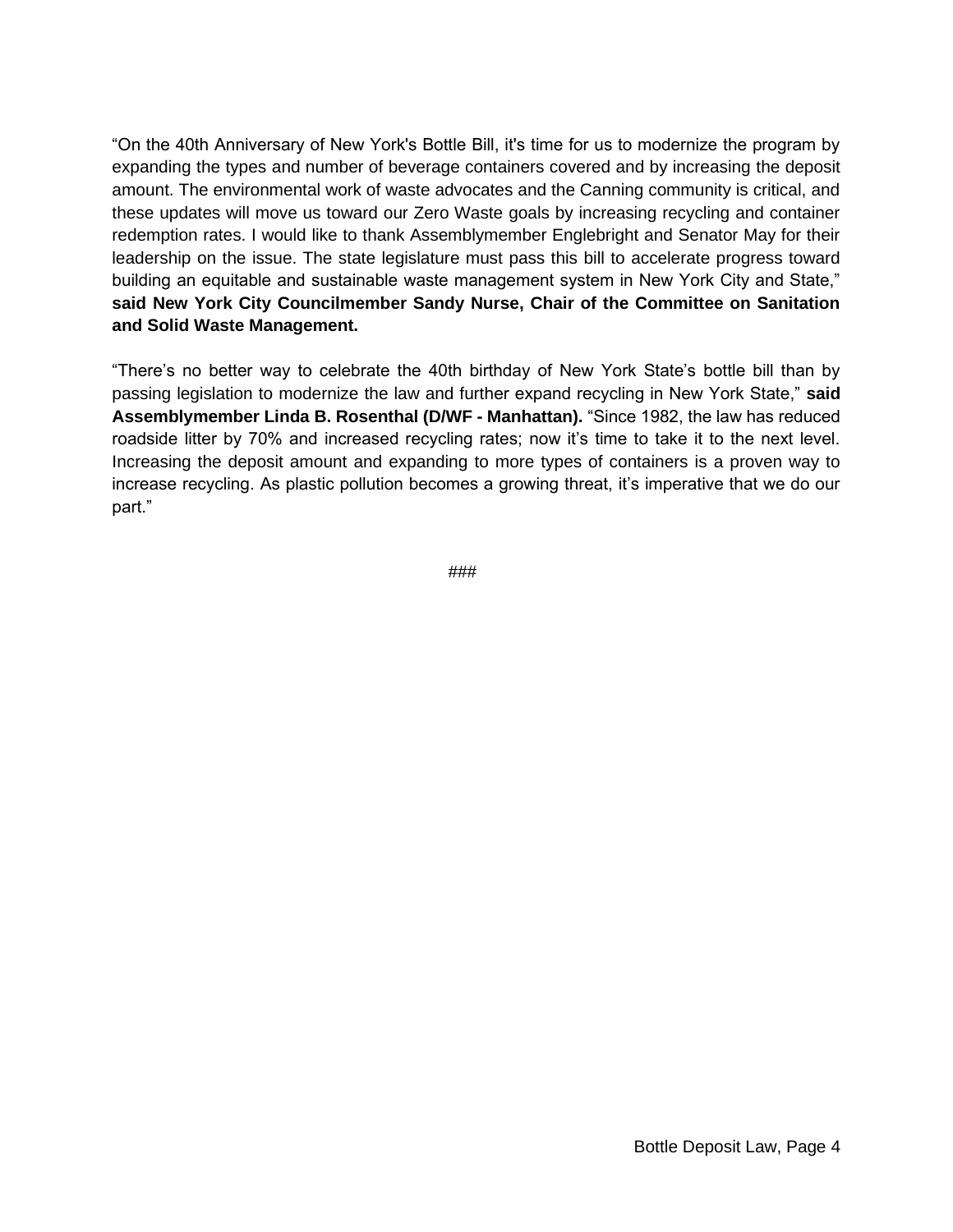# NEW YORK'S "BOTTLE BILL" AT 40: SUCCESSES AND REFORMS

Ahead of the 40th anniversary of the Bottle Bill, at a time when society is drowning in discarded plastic waste and local recycling programs are in crisis on several fronts, it's time to update and expand the state's highly-successful container deposit redemption program. In a business-as-usual scenario, the ocean is expected to contain one ton of plastic for every three tons of fish by 2025, and by 2050, more plastics (by weight) than fish.<sup>1</sup> Clearly, reducing the amount of plastic waste -- and waste in general -- is a critical way to avoid "doomsday" environmental scenarios.

#### New York's Current Bottle Bill

First enacted in 1982, the New York State Returnable Container Act, commonly known as the "Bottle Bill," requires a 5-cent refundable deposit to be placed on eligible beverage containers. The program originally covered beer and soda sold in New York and was soon after was expanded to include wine coolers. The law requires retailers who sell covered beverages to accept returns of empty containers for the products they sell and refund the deposits. The law also requires beverage distributors to compensate retailers for the cost of collecting and recycling empty containers by paying them a small handling fee per container. In 2009, the law was expanded to include bottled water, and the handling fee was increased from 2 cents, which it had been set at since 1997, to 3.5 cents. 2022 will mark the 40th anniversary of this law. **It is an appropriate time to review and improve it.**

#### Effective Litter Reduction And Bolsters Recycling

Over its nearly 40-year history, New York's Bottle Bill has proven to be a highly effective program to reduce litter and increase recycling rates. In 2020, New York's redemption rate was at 64%.<sup>2</sup> The Bottle Bill reduces roadside container litter by 70%, and in 2020, 5.5 billion containers were recycled in the state. $3$ 

Additionally, states with bottle deposit laws have better recycling rates than non-deposit states. According to the Container Recycling Institute, states with bottle deposit laws have a beverage container recycling rate of around **FACTS** 

**New York's Bottle Bill reduces roadside litter by 70%.**

**Adding a bottle deposit on noncarbonated beverages, wine, spirits, and hard cider would increase recycling rates across the state.** 

**Michigan and Oregon have increased their bottle deposits, leading to higher recycling rates.**

**Earth's oceans are expected to contain one ton of plastic for every three tons of fish by 2025.**

**An expanded Bottle Bill would save municipalities money by reducing the costs to collect and process materials.**

**A modernization of the Bottle Bill would create 4,145 new jobs.** 



60%, while non-deposit states only reach about 24%.<sup>4</sup> Michigan and Oregon have already increased their deposit to 10 cents, leading to an immediate increase in recycling redemption rates.<sup>5</sup>

<sup>2</sup> Container Recycling Institute, Bottle Bills in the USA: New York, [https://www.bottlebill.org/index.php/current-and-proposed-laws/usa/new-york.](https://www.bottlebill.org/index.php/current-and-proposed-laws/usa/new-york) <sup>3</sup> New York State Department of Environmental Conservation, "New York's Bottle Bill," [http://www.dec.ny.gov/chemical/8500.html,](http://www.dec.ny.gov/chemical/8500.html) Accessed October 2021.

<sup>1</sup> Ellen Macarthur Foundation, "The New Plastics Economy: Rethinking the Future of Plastics," 2016.

<sup>4</sup> Container Recycling Institute, Bottle Bills, [https://www.container-recycling.org/index.php/issues/bottle-bills.](https://www.container-recycling.org/index.php/issues/bottle-bills) 

<sup>5</sup> Container Recycling Institute, "Redemption Rates of and Other Features of 10 U.S. State Deposit Programs," 2021.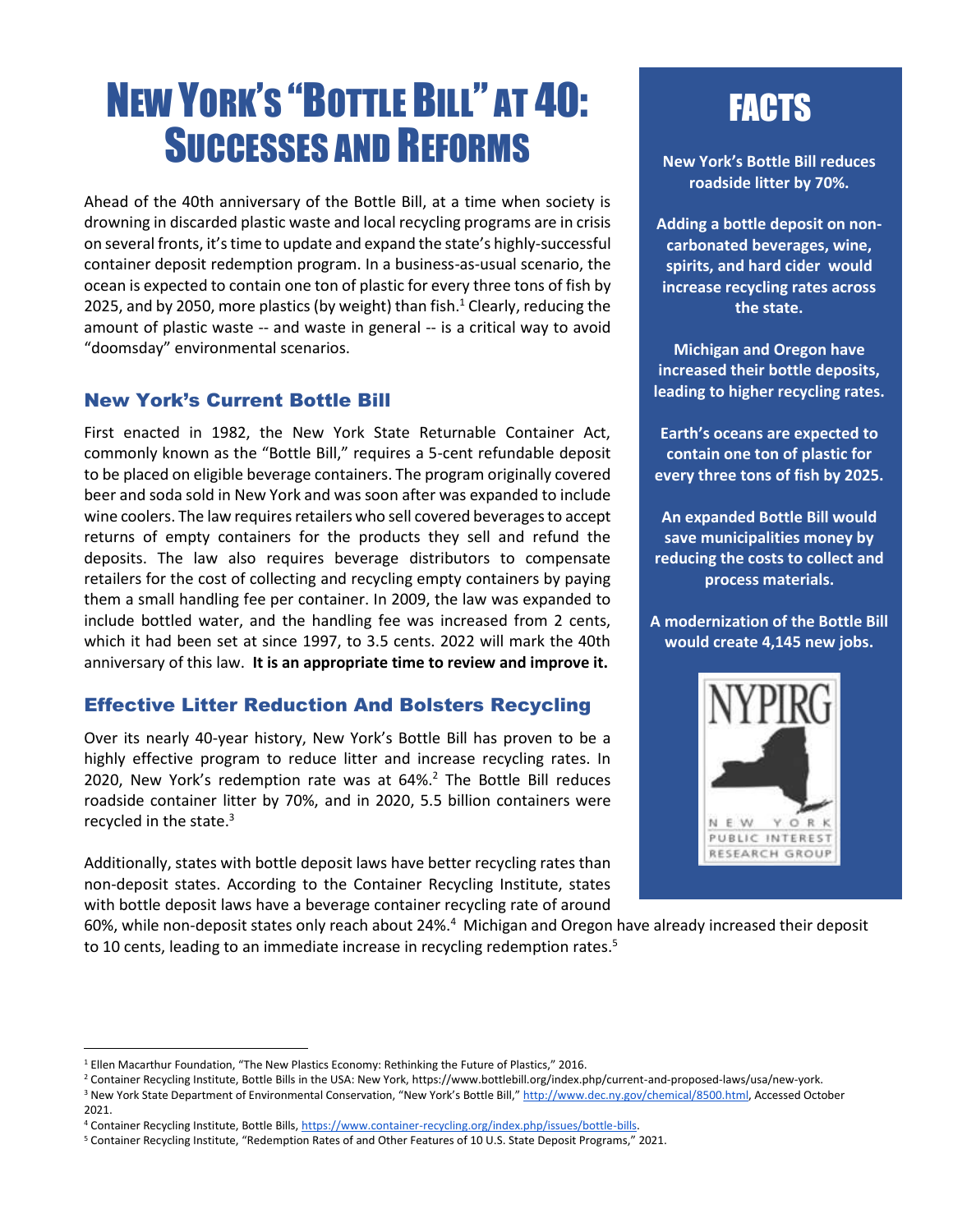### A Solution to the Recycling Crisis

Not only would the expansion of the state's Bottle Bill increase recycling rates and make New York's environment and communities cleaner, it would also help municipal recycling programs that are currently facing a recycling crisis. Municipal recycling programs are particularly struggling with glass containers in their recycling streams. When glass breaks in curbside containers it can render much of the other materials unrecyclable for the municipality, or "contaminated". The expansion of the Bottle Bill to include wine, spirits, and hard cider would take a significant amount of the containers that municipalities are struggling with off their hands.

Even when recyclable materials are not contaminated by broken glass, the costs of recycling containers that are not covered under the state's Bottle Bill are too high for many municipalities. For example, the costs associated with collecting and processing PET plastic bottles and glass per ton are higher than revenues per ton for scrap material.<sup>6</sup> Expanding the Bottle Bill would reduce or eliminate these costs for municipal programs by creating a financial incentive (the deposit) for consumers to return and an obligation (the law) for retailers to accept these containers, relieving the burden on local government recycling programs.

Additionally, an expansion of the Bottle Bill would result in increased economic opportunities for New Yorkers. If the law is modernized, New Yorkers can expect 4,145 new jobs to be created.<sup>7</sup> Additionally, many low-income New Yorkers, often within immigrant, elderly, or homeless communities, rely upon the practice of "canning" to supplement income. According to *Sure We Can*, an estimated 10,000 New Yorkers are part of the city's canning community.<sup>8</sup> Increasing New York State's deposit will bring new money into the canning community.

#### Modernizing the Bottle Bill

The Bottle Bill was last expanded ten-years ago. After four-decades of success, there are three important steps needed to modernize the law:

**Expand the Bottle Bill to include wine, spirits, hard cider, and most non-carbonated beverages.** A deposit system can dramatically reduce litter and solid waste that would otherwise be discarded. Many other states have already added these containers to their laws. For example, Maine's law covers *all* beverages except dairy products and unprocessed cider.<sup>9</sup> New York can expand its coverage too.

**Increase the deposit from 5-cents to 10-cents and use revenues to support recycling equity.** States with higher deposit fees have higher redemption rates than states with a five cent fee. In Michigan the deposit fee is ten cents, and the redemption rate in 2019 was 89%.<sup>10</sup> Vermont has a fifteen cent fee on liquor bottles and the redemption rate for liquor containers in 2020 was 83%.<sup>11</sup> Increasing the deposit could also generate more revenues for the state, with those additional revenues used to address limits on redemption options in low-income communities and other litter and solid waste problems in such communities. The impact of the nickel deposit that was approved in 1982 has eroded over time. A mere inflation update would likely make that deposit nearly fifteen cents.<sup>12</sup> It's past time for New York to raise its deposit to a dime.

**Boost accessibility.** Enforcement of the law is spotty. Use additional revenues to boost enforcement and to expand redemption centers into "food deserts" that limit consumers' ability to redeem their deposits.

*For more information, contact Ryan Carson at NYPIRG, [rcarson@nypirg.org](mailto:rcarson@nypirg.org)*

<sup>&</sup>lt;sup>6</sup> Container Recycling Institute, "Cost of Curbside Recycling for Beverage Containers," May 31, 2018, [http://www.container](http://www.container-recycling.org/index.php/publications)[recycling.org/index.php/publications,](http://www.container-recycling.org/index.php/publications)

<sup>7</sup> Eunomia, "Employment and Economic Impact of Container Deposits- New York," March 6th, 2019.

<sup>8</sup> Berardi, Francesca, "Inside The World Of NYC 'Canners' Who Survive By Collecting Recyclable Cans & Bottles," Gothamist, [https://gothamist.com/news/inside-the-world-of-nyc-canners-who-survive-by-collecting-recyclable-cans-bottles.](https://gothamist.com/news/inside-the-world-of-nyc-canners-who-survive-by-collecting-recyclable-cans-bottles)

<sup>9</sup> Container Recycling Institute, "Redemption Rates and Other Features of 10 U.S. State Deposit Programs," 2021. [https://www.bottlebill.org/images/PDF/BottleBill10states\\_Summary41321.pdf](https://www.bottlebill.org/images/PDF/BottleBill10states_Summary41321.pdf)  $10$  Ibid.

<sup>11</sup> Ibid.

<sup>&</sup>lt;sup>12</sup> U.S. Bureau of Labor Statistics, CPI Inflation Calculator, [https://www.bls.gov/data/inflation\\_calculator.htm.](https://www.bls.gov/data/inflation_calculator.htm)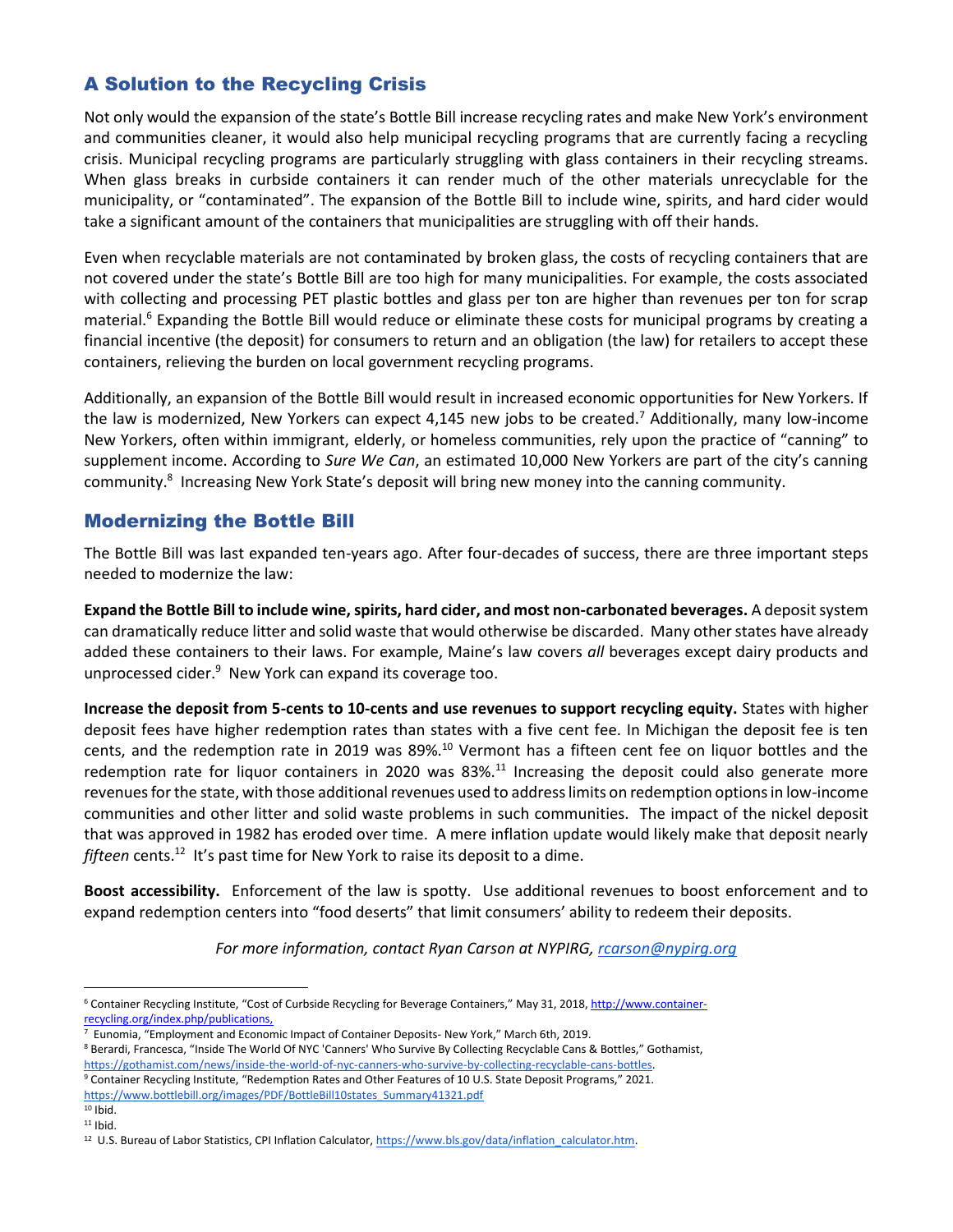#### **SUPPORT MODERNIZING THE NEW YORK STATE BOTTLE DEPOSIT LAW**

November 12, 2021

Kathy Hochul Governor Executive Chamber Capitol Building Albany, N.Y. 12234

#### Re: Modernizing New York's Returnable Container Act ("Bottle Bill")

Dear Governor Hochul,

The undersigned organizations write to express our strong support for modernization of New York's Returnable Container Act,<sup>1</sup> commonly known as the 'Bottle Bill.' It is time to update the law to include popular non-carbonated beverages, wine, spirits, and hard cider. While expanding the deposit is necessary, it is also essential to increase the redeemable deposit value to 10-cents to increase the rate of recovery. To prepare for this, we need to make the program more convenient and equitable for all New Yorkers. Enacted in 1982, the 'Bottle Bill' requires a 5-cent refundable deposit on eligible beverage containers to encourage their return to avoid litter and waste. Ahead of the program's 40th anniversary, we look to modernize this effective program for the next 40 years so that we end beverage container litter and waste and grow New York's "circular economy."

We urge that you include a plan to modernize the Bottle Bill as part of your FY22-23 executive budget.

Modernization of the 40-year-old Bottle Bill will further enhance litter control (most notably in underserved lower income communities), help stimulate recycling efforts, encourage the use of refillable containers, and is a matter of economic justice that will provide badly needed funding for communities that face low redemption rates due to inadequate access to retailers and redemption centers. States with Bottle Bills have a much higher rate of recycling than states without. For example, states that have a bottle deposit are 46% more likely to recycle PET plastic bottles than states that do not.<sup>2</sup>

As you know, the Bottle Bill has achieved the initial goals set for it. The Bottle Bill has:

- Reduced litter in underserved communities, waterways, and along beaches;
- Increased recycling rates; and
- Helped create a funding stream for important environmental programs.

After its four-decades of success, we believe that the Bottle Bill should be modernized. There are two important steps needed to modernize the law:

**Expand the number of beverage containers covered by the Bottle Bill.** New York would not be the first state to include non-carbonated beverages, wine, and liquor. Maine's Bottle Deposit Law includes all

```
<sup>2</sup> Container Recycling Institute, "Container Deposits: The Rockstars of Recycling,"
https://legislature.vermont.gov/Documents/2022/WorkGroups/House%20Natural/Bills/H.175/Witness%20Documen
ts/H.175~Susan%20Collins~Container%20Deposit%20Handout~2-24-2021.pdf.
```
<sup>&</sup>lt;sup>1</sup> New York State Department of Environmental Conservation, "New York's Bottle Bill," [http://www.dec.ny.gov/chemical/8500.html.](http://www.dec.ny.gov/chemical/8500.html)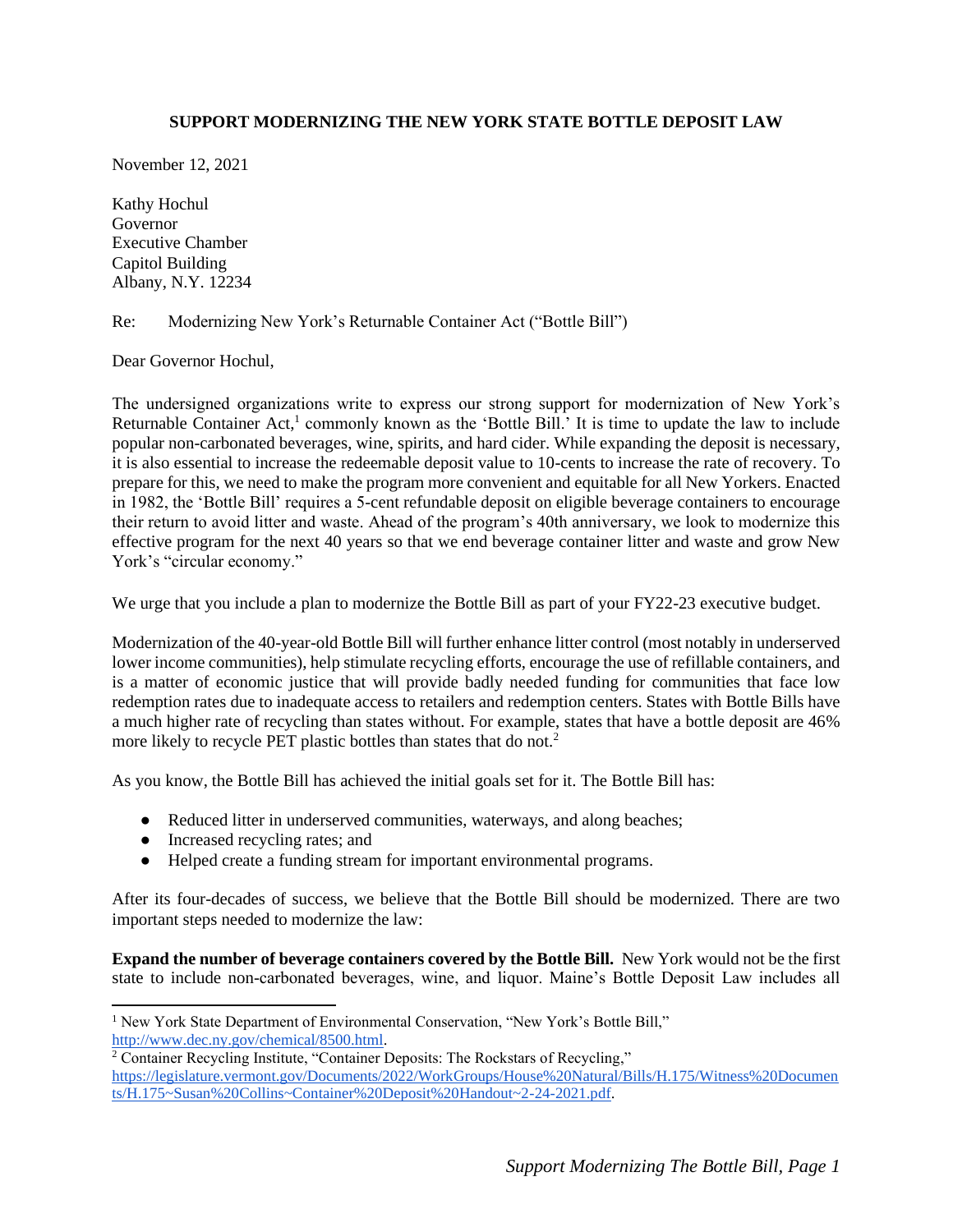containers covered in New York's existing Bottle Bill plus wine, spirits, hard cider, and most noncarbonated beverages. Maine has a 5-cent deposit for all beverages, except wine and liquor, which have a 15-cent deposit. Other states with Bottle Deposit Laws that include non-carbonated beverages include California, Hawaii, and Oregon.<sup>3</sup>

**Increase the amount of the deposit to a dime.** The impact of the nickel deposit that was approved in 1982 has eroded over time. A mere inflation update would make that deposit nearly fifteen cents.<sup>4</sup> And in order to ensure that those who wish to redeem their deposits can easily do so, we also recommend that a portion of the additional revenues collected by the state be used to ensure better compliance and enhance access to redemption entities. Michigan and Oregon have already increased their deposit to ten cents, leading to an immediate increase in recycling redemption rates.<sup>5</sup>

There are many reasons to support the above measures, but three are most important:

*First*, expanding the Bottle Bill will increase New York's recycling rates and reduce litter. Over its nearly 40-year history, New York's Bottle Bill has been the state's most effective recycling and litter prevention program.<sup>6</sup> According to the Department of Environmental Conservation (DEC), the Bottle Bill reduces roadside container litter by 70%, and in 2020, 5.5 billion containers were recycled.<sup>7</sup> Further, litter is not adequately cleaned up as often in low-income neighborhoods as in more affluent neighborhoods. Enhancing the Bottle Bill will reduce the litter across the board, including in underserved neighborhoods. Lastly, waste reduction merits priority before recycling in the waste management hierarchy.<sup>8</sup> Expansion of the Bottle Bill could help incentivize the use of refillable containers, since manufacturers are required to handle used single-use containers.<sup>9</sup>

*Second*, expanding the Bottle Bill will help municipal recycling. Municipal curbside programs and bottle deposit programs are more effective together and create a comprehensive approach to recycling. Municipal recycling programs are particularly struggling with glass breaking in their recycling streams, which can make the rest of the materials much more difficult to recycle. Enhancing the Bottle Bill would take additional glass bottles out of curbside bins.

*Third*, modernization can help stimulate job creation and ease consumer access. Adding containers and a higher deposit will likely create new jobs and benefit redemption center workers. It will also be a boon to the thousands of often poor, immigrant, elderly, or homeless "canners" that clean up empty containers from streets. Investing a portion of the additional revenues collected by the state to ensure better and more uniform compliance and expanded access to redemption opportunities will enhance equity and allow currently underserved communities to more fully benefit from this historically effective law.

We urge your support for this important environmental initiative. Including these Bottle Bill modernizations in your 2022-2023 Executive Budget will bolster the state's efforts to reduce litter, enhance recycling, create

<sup>3</sup> National Coalition of State Legislatures, "State Beverage Container Deposit Laws," March 13, 2020. [https://www.ncsl.org/research/environment-and-natural-resources/state-beverage-container-laws.aspx.](https://www.ncsl.org/research/environment-and-natural-resources/state-beverage-container-laws.aspx)

<sup>&</sup>lt;sup>4</sup> U.S. Bureau of Labor Statistics, CPI Inflation Calculator, [https://www.bls.gov/data/inflation\\_calculator.htm.](https://www.bls.gov/data/inflation_calculator.htm)

<sup>5</sup> Container Recycling Institute, "Redemption Rates of and Other Features of 10 U.S. State Deposit Programs," 2021.

<sup>6</sup> New York State Association of Counties, "Bottle Bill White Paper," June 2016, p.1,

<http://www.nysac.org/files/NYSAC%20Bottle%20Bill%20White%20Paper.pdf>

<sup>7</sup> New York State Department of Environmental Conservation, New York's Bottle Bill, <http://www.dec.ny.gov/chemical/8500.html>

<sup>&</sup>lt;sup>8</sup> New York State Department of Environmental Protection,<https://www.dec.ny.gov/chemical/8502.html>

<sup>9</sup> Container Recycling Institute, [https://www.container-recycling.org/index.php/53-facts-a-statistics/glass/428-the](https://www.container-recycling.org/index.php/53-facts-a-statistics/glass/428-the-decline-of-refillable-beverage-bottles-in-the-us)[decline-of-refillable-beverage-bottles-in-the-us.](https://www.container-recycling.org/index.php/53-facts-a-statistics/glass/428-the-decline-of-refillable-beverage-bottles-in-the-us)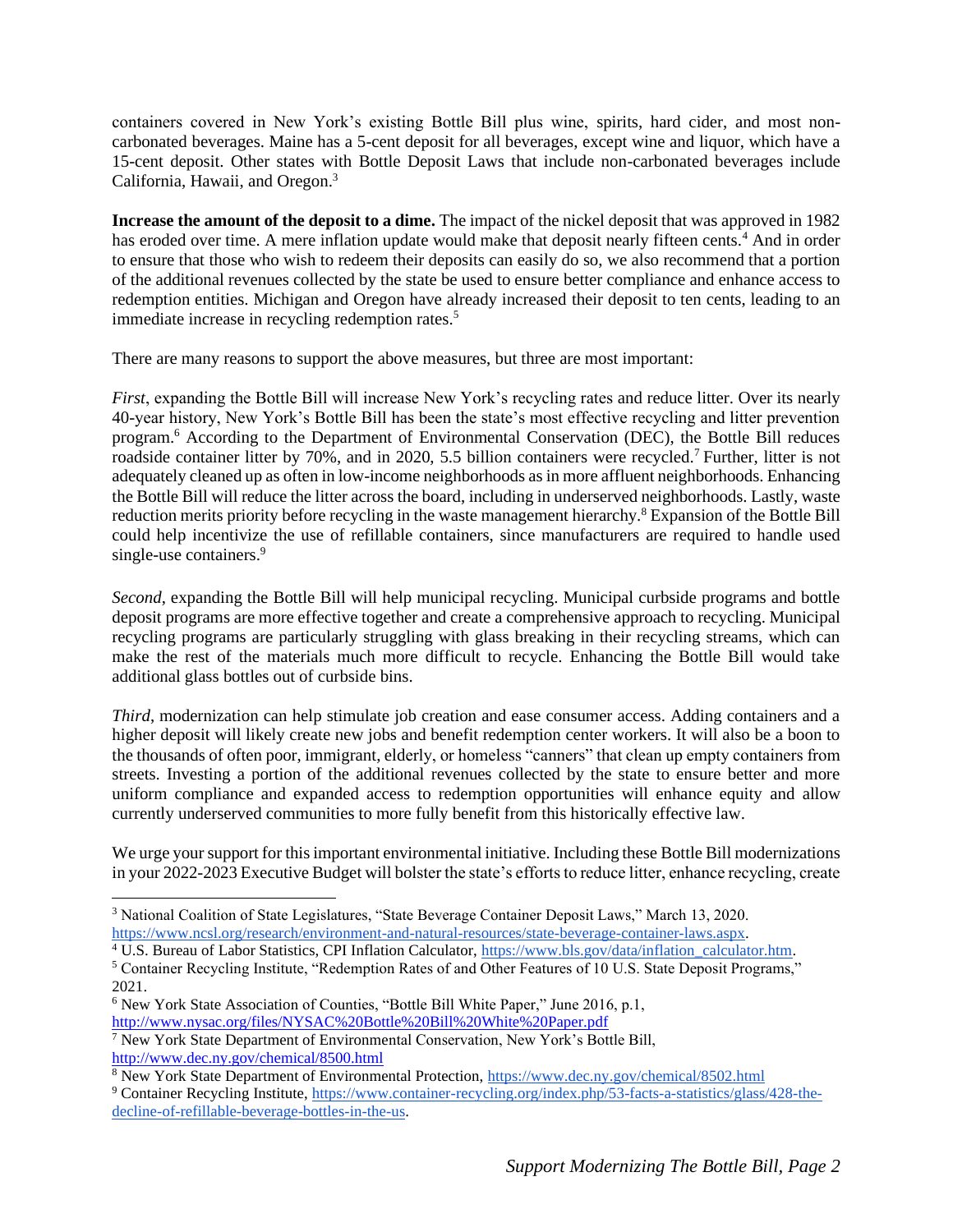jobs, expand equity, and ease consumer participation. We look forward to working with you to ensure a cleaner environment.

Sincerely,

350 Brooklyn 350 NYC Addisleigh Park Civic Organization Advocates for Springfield All Our Energy All People's Garden Inc. Alliance for a Green Economy Aytzim: Ecological Judaism Bash the Trash Environmental Arts LLC Beyond Plastics Big Reuse Bronx Climate Justice North Broome Tioga Green Party Cafeteria Culture Catholic Charities Tompkins/Tioga Justice & Peace Ministry CBH Global Development and Design Center for Justice & Democracy Church Women United in New York State Citizen Action of New York Community Church of New York Compost International Development Resource Group Dutchess County Progressive Action Alliance Earthbilt **Earthjustice** Eastern Long Island Chapter Surfrider Foundation Empire Stat Consumer Project Environmental Advocates NY Environmental Stewardship Committee - New York Society for Ethical Culture Fifth Avenue Committee Food & Water Watch Foodscraps360.com, LLC Fossil Free Tompkins Grassroots Environmental Education Green Education and Legal Fund Hazon Hell's Kitchen Neighborhood Association Hudson River Sloop Clearwater, Inc. Hudson Valley Green Party Ithaca-SHIP.org Jamesville Positive Action Committee (JAMPAC) League of Women Voters of New York State

Little Lakes Sustainability Network Long Island Progressive Coalition Lower East Side Ecology Center Mamaki Metro N.Y. Catholic Climate Movement Mothers Out Front Dutchess County Mothers Out Front-ADK team New Paltz Bottles for Change New Paltz Climate Action Coalition New York Communities for Change NYPIRG Newburgh Clean Water Project Niagara Health Quality Coalition North American Climate, Conservation and Environment (NACCE) North Bronx Racial Justice North Fork Environmental Council NY Buddhist Climate Action Network Occupy Bergen County Operation SPLASH Parks & Trails New York PAUSE - People of Albany United for Safe Energy Peacemakers of Schoharie County People for a Healthy Environment PJIC Office of Sisters of Charity of New York Pound Ridge Organics Pratt Envirolutions Pratt institute Department of Math & Science Pratt Institute Student Government Association Protect the Adirondacks! Putnam Progressives Radiant Realm RAFT - Residents Allied for the Future of Tioga Residents Allied for the Future of Tioga (RAFT) Riverkeeper Sacred River Healing Schenectady Neighbors for peace Seneca Lake Guardian Shut Down Indian Point NOW! Sierra Club Atlantic Chapter Sisters of Charity Federation Sisters of St. Joseph of Rochester Solidarity Committee--Capital District South Asian Fund For Education, Scholarship and Training Inc (SAFEST)